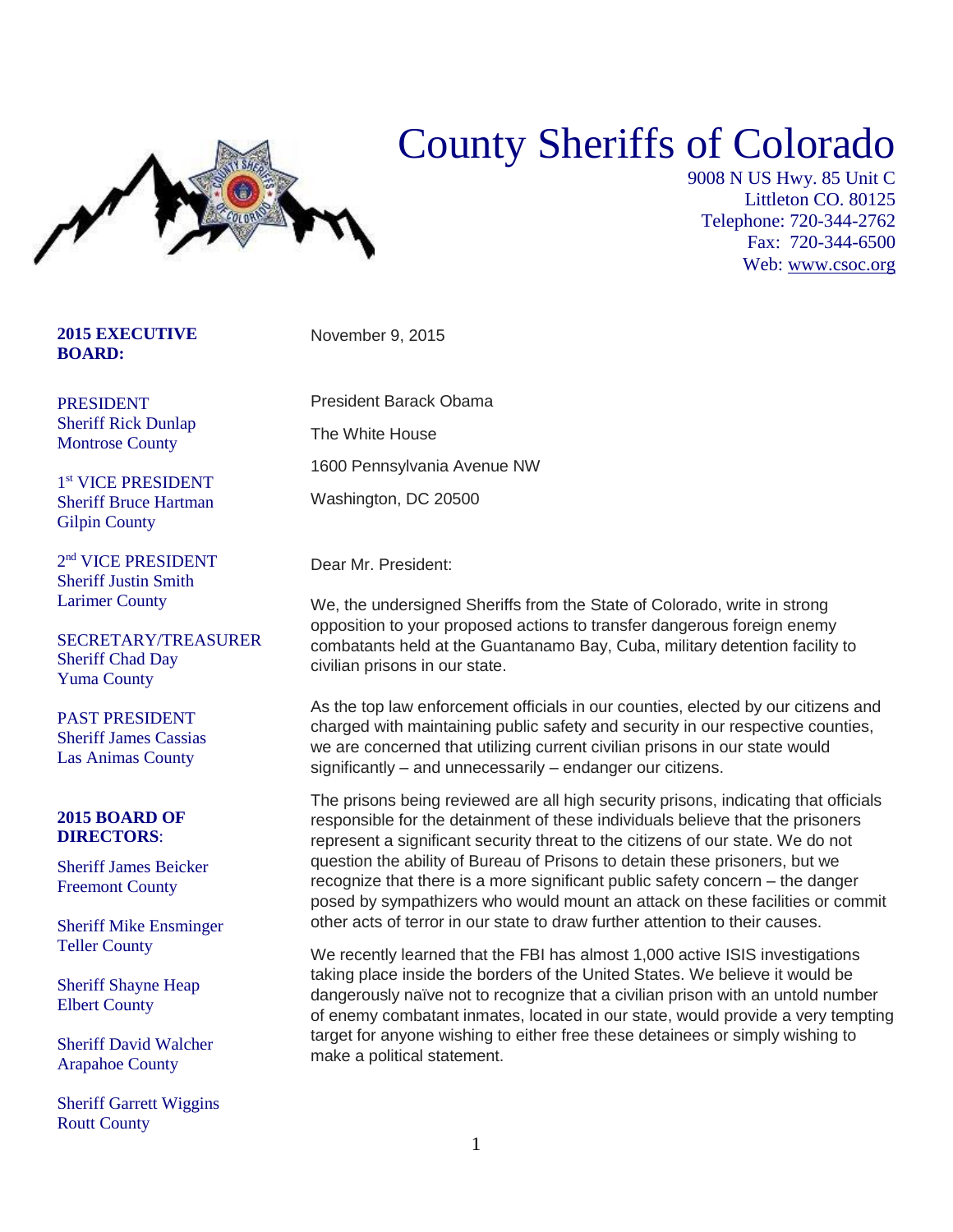While civilian prisons were built to keep inmates in, they were not designed to deter or repel organized attacks from the outside.

As sheriffs, we are tremendously concerned that our communities can and will be endangered if civilian prisons inside our state are utilized to hold enemy combatants from Guantanamo Bay. Recent history has shown us repeated examples around the globe of coordinated, violent attacks against prisons holding radical Islamic militants. We strongly protest actions that might well add our state to the list of locations where such deadly attacks have occurred.

The locations that the Department of Defense recently scouted for proposed transfer of these detainees are in close proximity to densely-populated areas of Pueblo and Colorado Springs. Colorado Springs is home to the U.S. Air Force Academy, Peterson Air Force Base, Buckley Air Force Base, and Fort Carson. Pueblo is home to the U.S. Army's Chemical Weapons Depot.

Further adding to our statewide concern is the reality that any detainees housed in our state will likely be accessing the federal court system. That will require transporting them to the federal district courts or federal court of appeals, located in Denver. The transportation of these detainees from Freemont County to the Denver metropolitan area will cross many counties and will create many safety and security threats to our communities that must be addressed by Colorado sheriffs.

In the 1990s, we experienced the dangers and threats to our capital city, Denver, when two domestic terrorists, Timothy McVeigh and Terry Nichols, were tried there. Security during that trial was unprecedented. We can only imagine the disruptions and dangers throughout our state if enemy combatants from Guantanamo Bay were routinely transported from Canon City to the heart of our capital city of Denver.

In Colorado, county sheriffs are responsible for enforcement of criminal law and keeping the peace throughout the state, not a state police agency. When individual sheriff's offices are overwhelmed, we draw from our fellow sheriffs for assistance through mutual aid requests.

Therefore, this matter concerns and affects each and every sheriff across the state

Mr. President, we deplore you to reconsider your plans to redeploy enemy combatants from a secured military base in Cuba to civilian prisons in Colorado.

We recognize the risk to our citizens from this ill-conceived plan is too high. We respectfully urge you to reconsider this plan and keep these terrorists safely far away from our nation's shores and our great state.

Most Respectfully,

*Sheriff James Beicker, Freemont County Sheriff Anthony Mazzola, Rio Blanco County Sheriff Bill Elder, El Paso County Sheriff Brett Powell, Logan County Sheriff Brett Schroetlin, Grand County Sheriff Bruce Hartman, Gilpin County Sheriff Chad Day, Yuma County*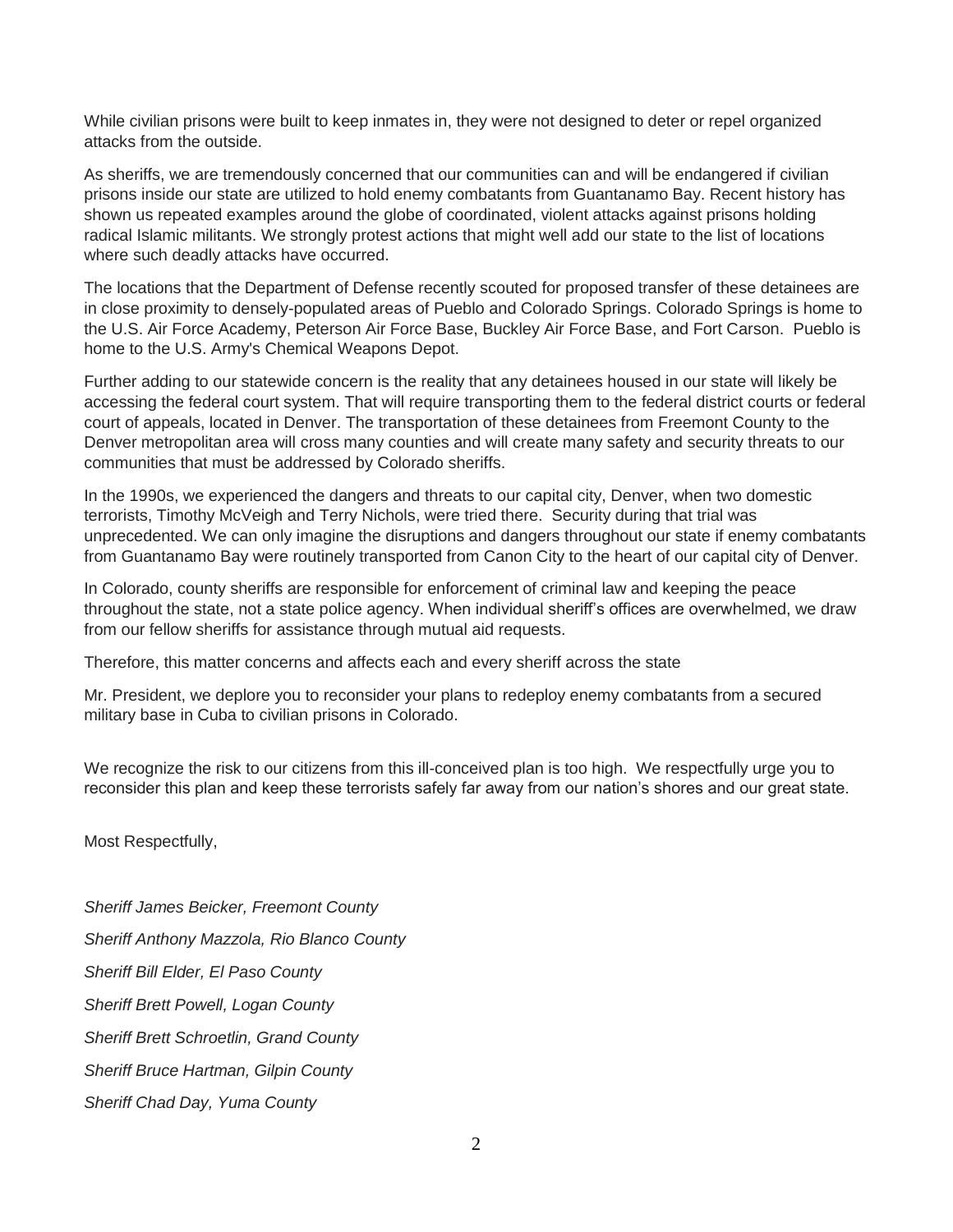*Sheriff Dan Warwick, Saguache County Sheriff David Walcher, Arapahoe County Sheriff Dominic Mativa, Ouray County Sheriff Fred Hosselkus, Mineral County Sheriff Fred McKee, Delta County Sheriff Fred Wegener, Park County Sheriff Garrett Wiggins, Routt County Sheriff James Van Beek, Eagle County Sheriff James Casias, Las Animas County Sheriff Jeff Shrader, Jefferson County Sheriff Jerry Martin, Dolores County Sheriff John Minor, Summit County Sheriff Jon Stivers, Washington County Sheriff Justin Smith, Larimer County Sheriff KC Hume, Moffat County Sheriff Lou Vallario, Garfield County Sheriff Matt Lewis, Mesa County Sheriff Mike Ensminger, Teller County Sheriff Mike McIntosh, Adams County Sheriff Richard Albers, Clear Creek County Sheriff Rich Valdez, Archuleta County Sheriff Rick Besecker, Gunnison County Sheriff Rick Dunlap, Montrose County Sheriff Robert Jackson, Alamosa County Sheriff Rod Fenske, Lake County Sheriff Ron Bruce, Hinsdale County Sheriff Sam Zordel, Prowers County Sheriff Shayne Heap, Elbert County Sheriff Steve Nowlin, Montezuma County Sheriff Steve Reams, Weld County Sheriff Tom Hanna, Sedgwick County*